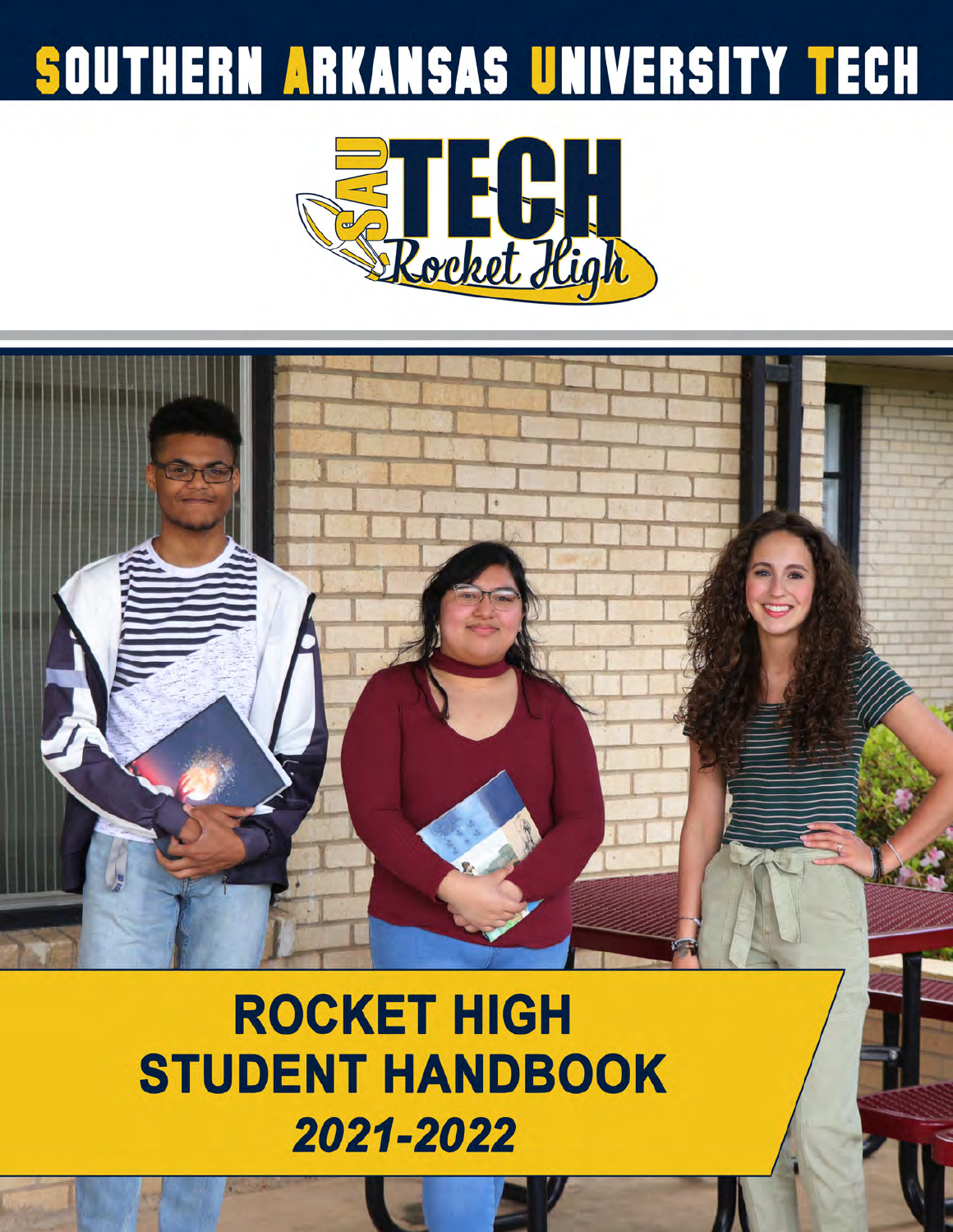#### **TABLE OF CONTENTS**

| <b>Benefits</b><br>Guidelines<br><b>Payment Policy</b><br>Policies and Procedures<br>Academic Standing<br>Honor Code<br><b>Registration Process</b><br><b>Drop Process</b><br><b>Course Evaluations</b> |  |
|---------------------------------------------------------------------------------------------------------------------------------------------------------------------------------------------------------|--|
|                                                                                                                                                                                                         |  |
| <b>Unsatisfactory Process</b><br><b>Grading System</b><br><b>Grading Symbols</b><br>Grade Point Average<br><b>Incomplete Grades</b><br>Academic Due Process Guidelines                                  |  |
| Transcripts & Student Records<br><b>Transcript Request</b><br><b>Transfer of Credit</b><br><b>Student IDs</b><br>College Bookstore<br>Rocket Success Center/Library<br>Upswing<br>Account Login         |  |
|                                                                                                                                                                                                         |  |
| .18                                                                                                                                                                                                     |  |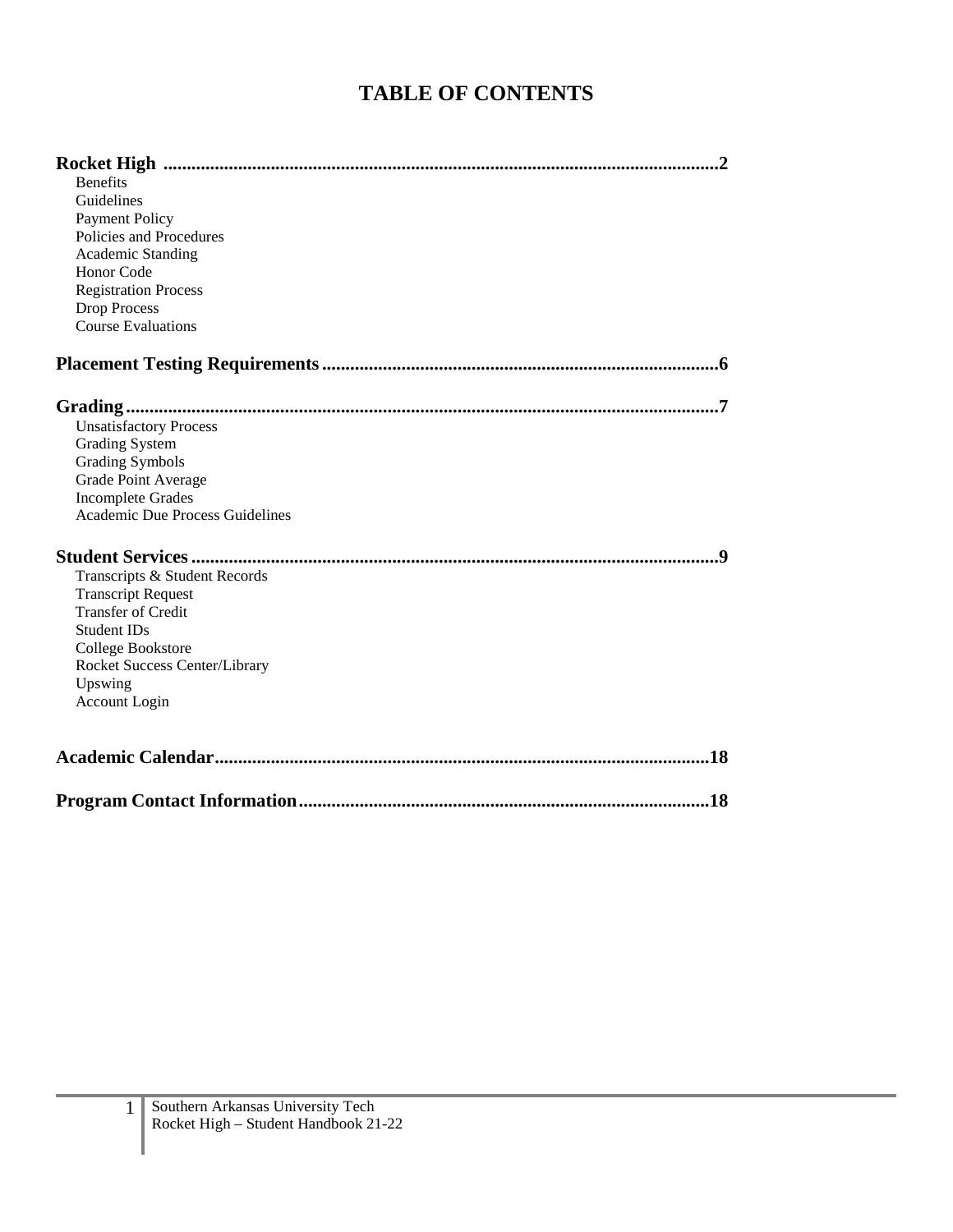#### **Rocket High**

Rocket High, Southern Arkansas University Tech's concurrent enrollment program, is a partnership with school districts within the region to provide an opportunity for qualified students to earn college credit while still in high school, allowing students to get a head start on their college career before graduation. Classes are taught by approved high school teachers during the regular high school schedule. The course materials, assignments and grading standards used in the courses must meet the same standards as regular SAU Tech courses. Courses vary by high school based on the qualifications of the high school instructors. Early College Initiative students attend classes on SAU Tech's campus. High school students may take up to eleven college credit hours each semester.

#### **Benefits**

Concurrent enrollment programs encourage more students to continue education beyond high school and improve student success in transitioning from secondary to post-secondary education. Other benefits of concurrent enrollment are:

- Get a jump start on college.
- Save money by reducing the time and cost of obtaining a college degree.
- Learn college level skills before your freshman year.
- Prepare students for college and reduce the need for remedial coursework.

#### **Guidelines**

ACT 1097 of the General Assembly provides for students who are enrolled in an accredited high school and meet admission standards of SAU Tech to concurrently enroll for academic courses. High School students who meet the following criteria and procedures may enroll in college classes concurrently with their high school classes:

- 1. The student must have completed the eighth  $(8<sup>th</sup>)$  grade.
- 2. Only those students who have the ability to benefit from college-level classes will be enrolled.
- 3. High school students are subject to all other college regulations, including those related to academic progress, financial responsibility, conduct, adherence to the substance abuse policies, and others as described in the college catalog and student handbook.
- 4. All arrangements for receiving concurrent high school/college credit and/or arrangements for third party payment of tuition and fees are the responsibility of the student.
- 5. Prior to enrollment in a math, English, or a college level reading course, students are required to submit the appropriate ACT, Accuplacer Next Generation, ACT Aspire  $10<sup>th</sup>$  Grade, or SAT test scores or have necessary prerequisite courses.
- 6. All high school students receiving college credit will be classified as non-degree/non-certificate seeking and will not be eligible for financial aid.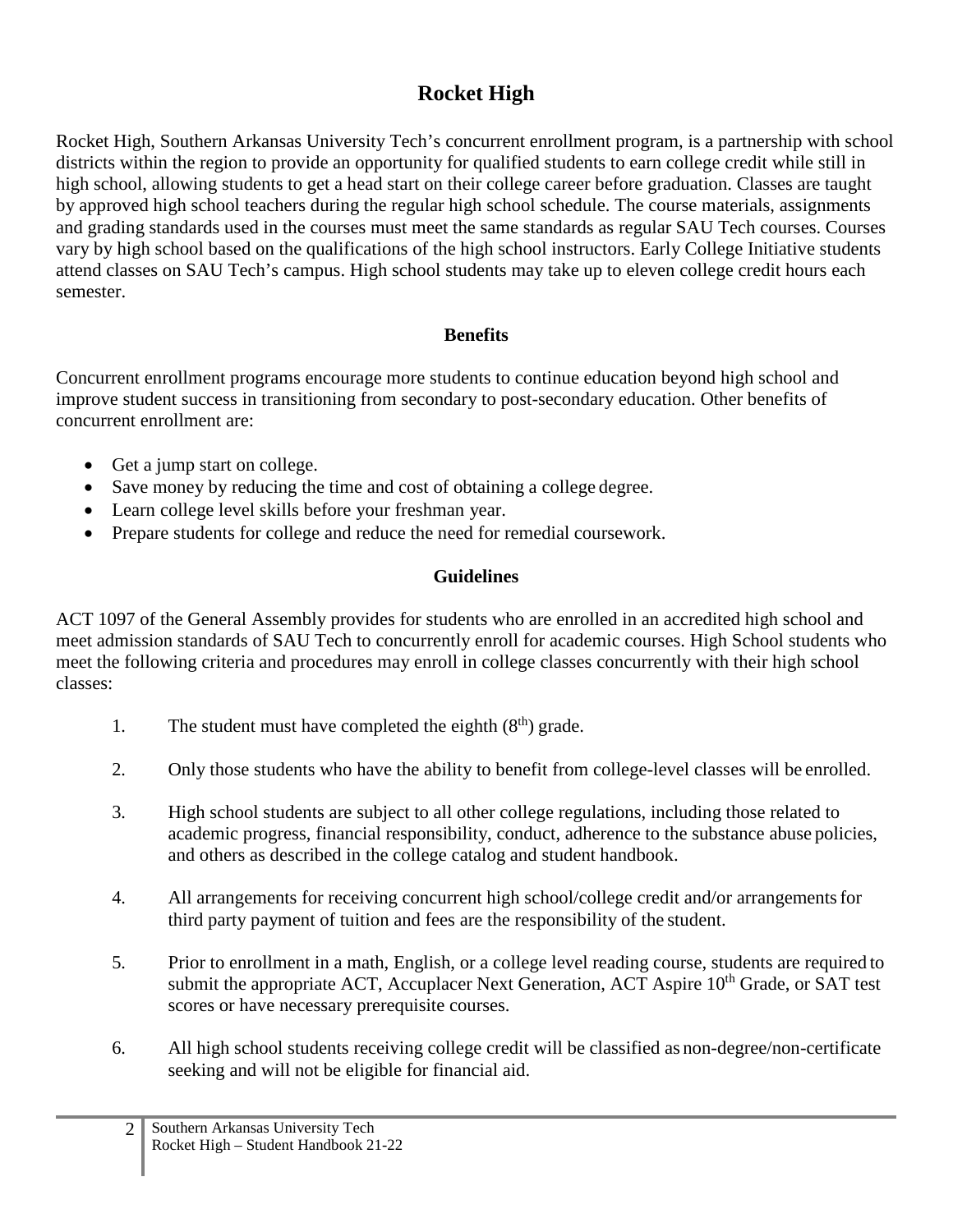SAU Tech expects its students to conduct themselves as responsible members of the college community. Students are expected to assume responsibility for their actions, to respect the rights of others, to conform to the ordinary rules of good conduct, to protect private and public property, and to make effective use of their time in pursuing an education.

#### **Payment Policy**

Tuition for concurrent courses taken at the high school is \$54 per credit hour. Fees are waived. Tuition for classes taken on SAU Tech's campus is \$108 per credit hour. Full payment of tuition and fees is required by the specified due date. Tuition and fees can be paid with credit card (Visa, MasterCard, Discover or American Express) via telephone, or fax. Payment can also be made in person, by mailing a personal check, or via a payment plan through FACTS Tuition Management Company's e-Cashier at [www.sautech.edu. I](http://www.sautech.edu/)n some instances, students are required to reimburse the high school for tuition paid.

#### **Policies and Procedures**

All high school students receiving college credit will be classified as non-degree/non-certificate seeking and will not be eligible for financial aid.

A student will not be allowed to register until all admissions requirements are met. Students are only allowed to enroll in a maximum of eleven college credit hours per semester.

A student will not receive college credit for a course he/she in not eligible for. A student who does not register by the deadline or does not have all information submitted will not receive college credit for that course(s).

Students who are not eligible to receive college credit for a class taken at their high school are still able to receive high school credit.

All courses taken will be for college credit and will be posted on the student's college transcript.

SAU Tech *does not* award high school credit for a college course taken online or on SAU Tech's main campus. The student must see the high school principal or counselor to discuss this option.

Any new student who is admitted into the school or career center after the registration deadline will not be added to any roster and will not receive college credit.

For repeated courses, the higher of the two grades is the grade that will be used in computing a student's college grade point average.

Students who are not making satisfactory progress (C or better) at the end of the semester may be administratively dropped.

Students will receive the course syllabus from their instructor. Concurrent courses must meet the same outcomes as SAU Tech on-campus courses.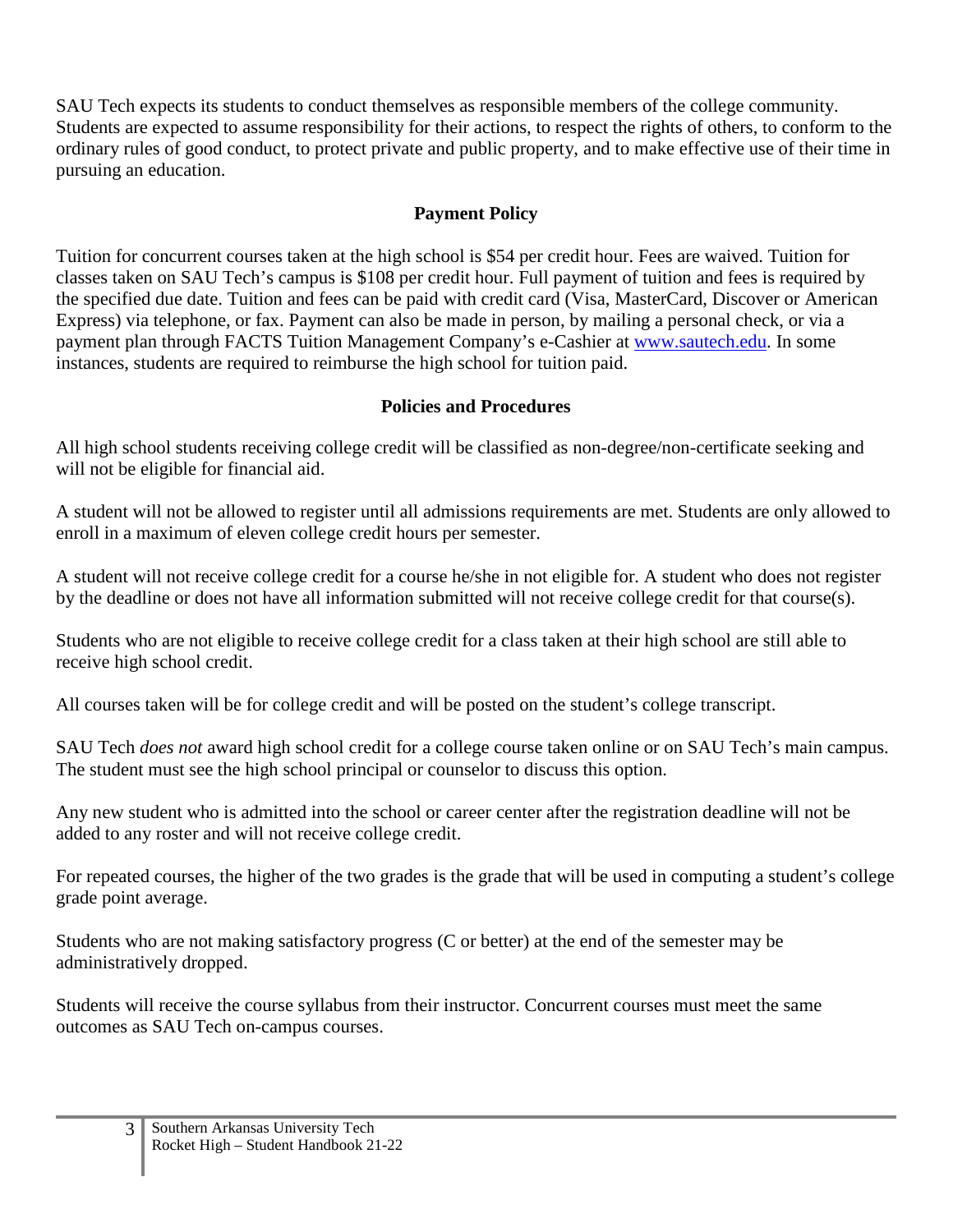#### **Academic Standing**

To be in good academic standing, students must maintain the following standards:

A student who does not earn the required cumulative GPA according to the number of semester hours attempted will be placed on academic probation. A student who has been placed on academic probation will have until the end of the next regular semester to show significant improvement in grades or be suspended from SAU Tech.

Significant improvement shall be defined as follows:

| Total Hours Attempted 30 + |  |
|----------------------------|--|

#### **Honor Code**

The Vice Chancellor for Academics is responsible for processing all matters pertaining to academic misconduct, including honor code violations. The Honor Code is based on the philosophy of mutual trust and honesty that is inherent in the SAU Tech mission and goals statements. Academic violations of the Honor Code consist of the following:

**Cheating** – The actual giving or receiving of any unauthorized aid of any form on any academic work.

**Plagiarism** – Direct copying of the language, ideas, and/or thoughts of another and representing the same as one's own work.

**Falsification** – The statement of any untruth either verbally or in writing with respect to any circumstances relating to one's academic work.

**Attempts** – Attempts toward the commission of any act which would constitute an academic violation as herein defined (that is, cheating, plagiarism and/or falsification) shall be deemed to be a violation of the honor code and may be punishable to the same extent as if the attempted act had been completed.

Any student who is found by SAU Tech to have either given or received or to have attempted to give or receive information that compromises the intent of a test, quiz, examination, or other form of academic work shall be deemed guilty of a violation of the honor code. The Vice Chancellor for Academics will review all cases and make decisions concerning honor code violations.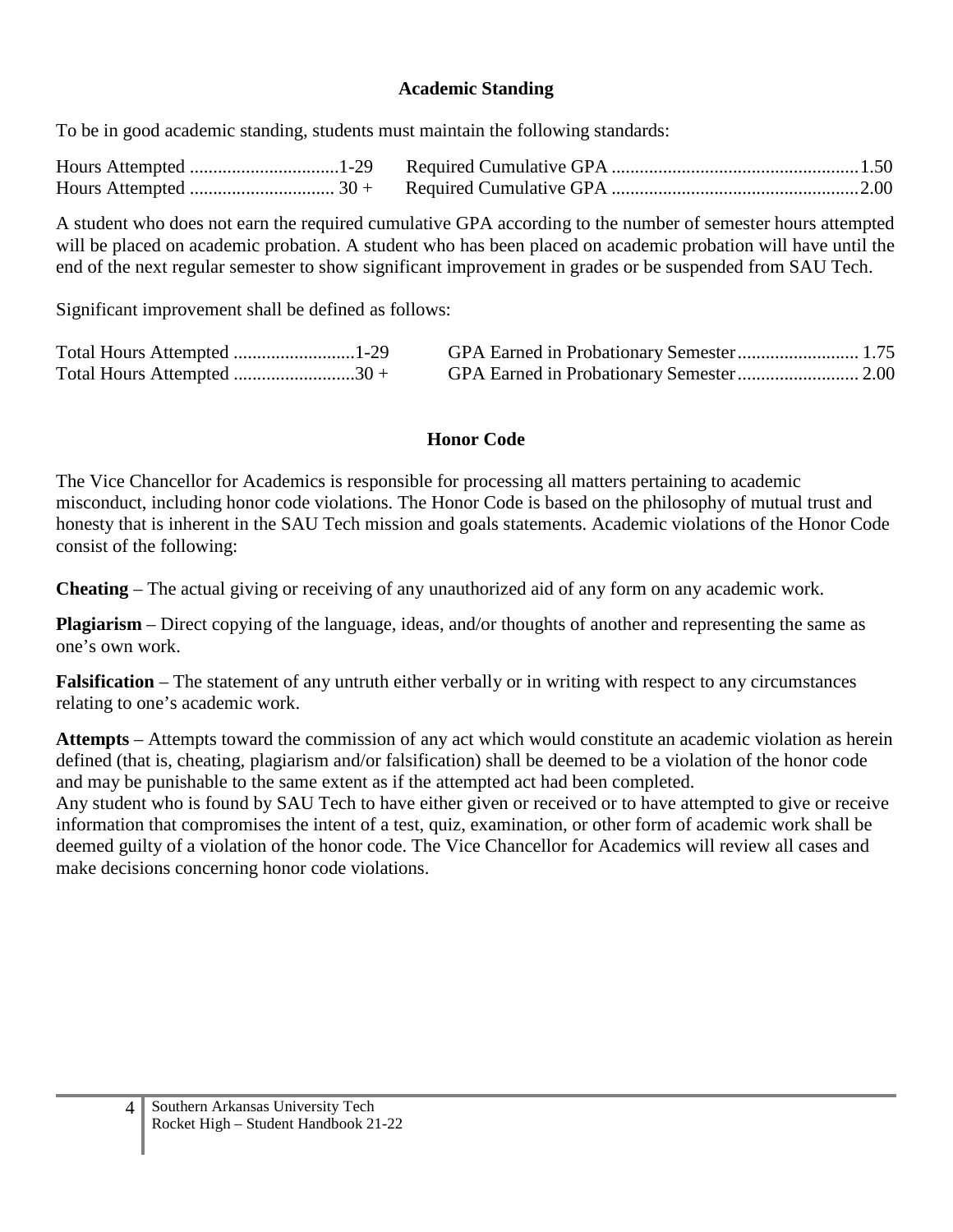After being admitted to the college, each student must register for courses at the time designated at their high school and/or career-vocational center.

A student's registration is incomplete until all admissions requirements are met. Students who do not attend a class without an excused absence during the census period (the first eleven days during the semester) each semester are subject to having that class registration canceled.

In most instances, registration will be handled through your school.

- A.) Students must complete the Registration/Consent Form. Forms can be obtained from your school counselor or online. The Registration/Consent Form is incomplete if it does not have the proper signatures (student, parent, school representative).
- B.) The Registration/Consent Form must be returned to the school counselor by the registration deadline.
- C.) A student will not receive college credit for a course he/she is not eligible for. A student who does not register by the deadline or does not have all information submitted will not receive college credit for that course(s).
- D.) A student's registration is incomplete until all admissions requirements are met and eligibility is verified.

#### **Drop Process**

To drop a class, a written request from either the student or instructor stating the student's name, course to be dropped, mailing address, birth date, social security number, reason for dropping, and a signature from the student and/or the instructor should be submitted to the Office of Concurrent Enrollment at SAU Tech. Requests can be submitted by mail, email, or fax.

The student must officially drop the class within the prescribed time allowed for dropping. Students who stop attending a class and fail to follow drop procedures will receive an "F" as their final grade in the course. It is the student's responsibility to drop; however, upon persistent nonattendance, the instructor may administratively drop the student from that class. A drop form needs to be submitted for any student whose schedule changes or who moves.

#### **Course Evaluations**

End-of-term student course evaluations will be administered for each course section offered through the Concurrent Enrollment Program. The intent of this evaluation is to provide instructors with student feedback regarding the course. The evaluation is strictly anonymous.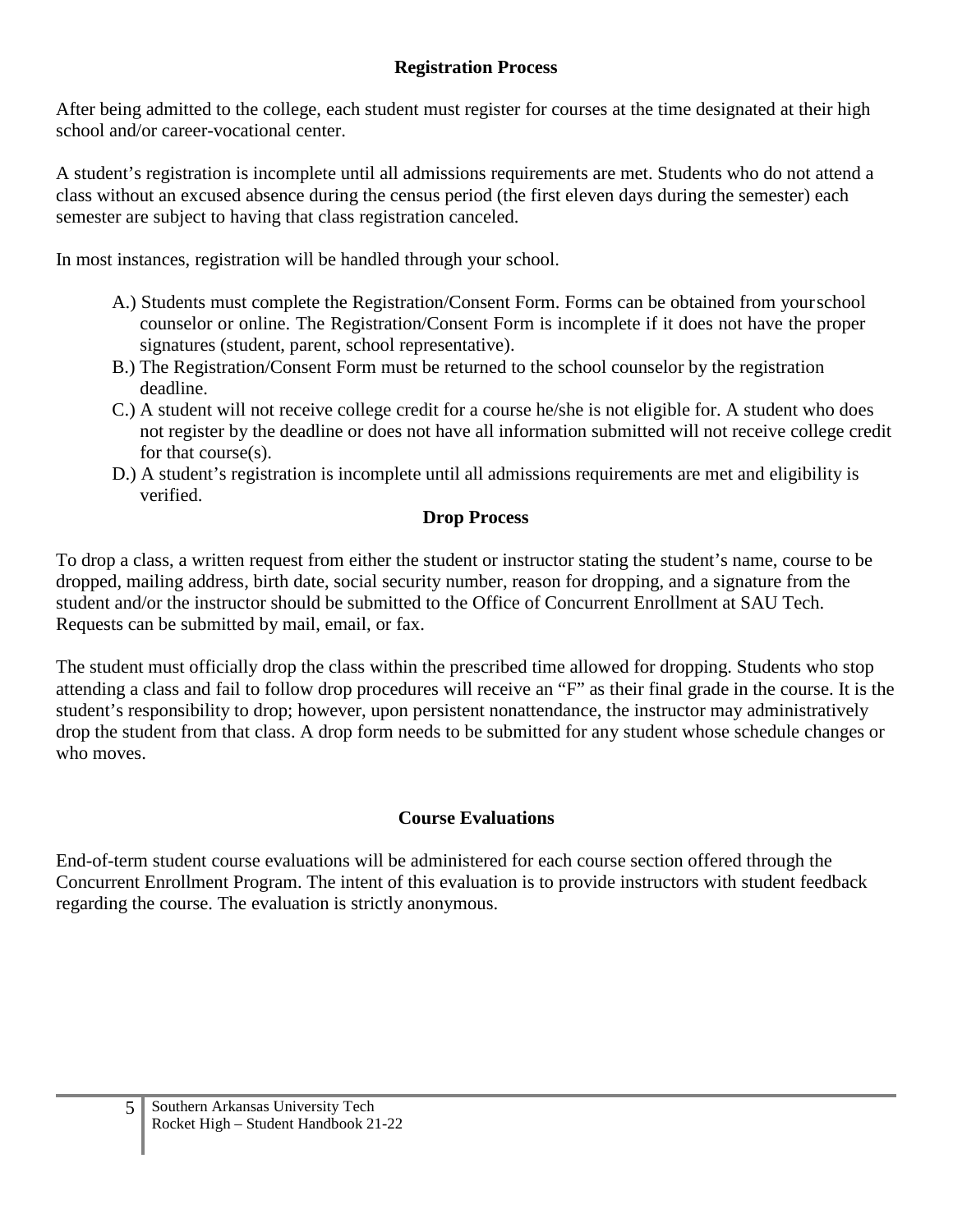#### **CONCURRENT PLACEMENT MEASURES**

| <b>ENGLISH ASSESSMENT</b>        |                       |                                              |                          |                                  |                        |
|----------------------------------|-----------------------|----------------------------------------------|--------------------------|----------------------------------|------------------------|
| <b>COURSE ENROLLMENT</b>         | <b>ACT</b><br>English | <b>Accuplacer Next Generation</b><br>Writing | <b>SAT</b><br><b>ERW</b> | ACT Aspire 10th Grade<br>English | <b>PSAT</b><br>Writing |
| <b>ENGL1113</b><br>Composition I | $19+$                 | $263+$                                       | $510+$                   | $428+$                           | $26+$                  |

| <b>READING ASSESSMENT</b>        |                       |                                              |                          |                                  |                        |
|----------------------------------|-----------------------|----------------------------------------------|--------------------------|----------------------------------|------------------------|
| <b>COURSE ENROLLMENT</b>         | <b>ACT</b><br>Reading | <b>Accuplacer Next Generation</b><br>Reading | <b>SAT</b><br><b>ERW</b> | ACT Aspire 10th Grade<br>Reading | <b>PSAT</b><br>Reading |
| <b>ENGL1113</b><br>Composition I | $19+$                 | $259+$                                       | $510+$                   | $428+$                           | $26+$                  |

| <b>MATH ASSESSMENT</b>      |                    |                                                   |                    |                       |             |
|-----------------------------|--------------------|---------------------------------------------------|--------------------|-----------------------|-------------|
| <b>COURSE ENROLLMENT</b>    | <b>ACT</b><br>Math | <b>Accuplacer Next Generation</b><br>Math<br>*QAS | <b>SAT</b><br>Math | ACT Aspire 10th Grade | <b>PSAT</b> |
| MATH1023 College<br>Algebra | $19+$              | $264+$                                            | $510+$             | $432+$                | $25+$       |
| MATH1063 Math<br>Reasoning  | $13+$              | $234+$                                            | $330+$             |                       |             |

*\*QAS = Quantitative Reasoning, Algebra, and Statistics*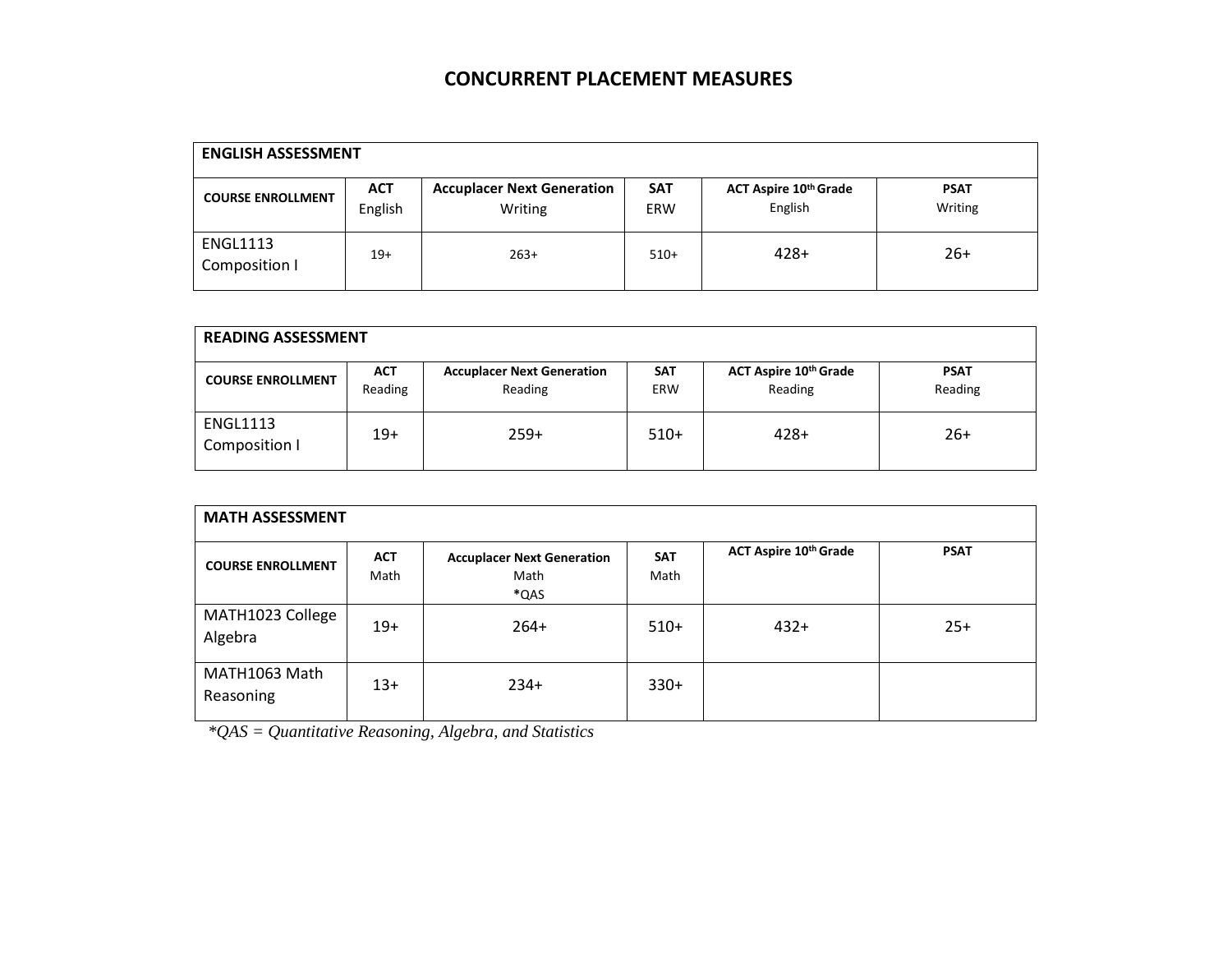#### **GRADING**

#### **Unsatisfactory Progress**

<span id="page-7-0"></span>Courses in which high school students are enrolled for concurrent or dual credit enrollment purposes will adhere to SAU Tech's academic policies. A student will be notified when he/she enters unsatisfactory progress status and will be advised to drop that class.

#### **Grading System**

Grades are reported at the completion of each semester/summer term. Midterm progress grade reports are mailed out during the fall and spring semesters. Students receiving less than average mid-term grades will be sent notification letters by the counseling staff. Final grades are mailed to the student's permanent mailing address. The final grade report becomes a part of the student's official transcript. A final grade that has been allowed to stand unchallenged for a period of five (5) years is final.

#### **Grading Symbols**

- A Excellent
- B Good
- C Average
- D Lowest passing grade (some institutions may not accept as transfer credit)
- F Failing
- W Withdrawal (no credit)
- I Incomplete
- AU Audit (no credit)
- P Passing
- NC No Credit

#### **Grade Point Average (GPA)**

The grade point average (GPA) at SAU Tech is calculated as outlined below:

- 1. To determine the grade points earned in each course, multiply the number of quality points for the assigned letter grade by the number of credit hours for the course.
	- $A = 4$  quality points
	- $B = 3$  quality points
	- $C = 2$  quality points
	- $D = 1$  quality point
	- $F = 0$  quality points
	- I, W, and AU are not considered in determining GPA.
- 2. Add these grade points to arrive at the total grade points earned during a semester.
- 3. Divide this grade point total by the total number of credit hours pursued that semester. The cumulative GPA is calculated the same way as the GPA for each term except that all of the student's course work (excluding developmental) is taken into account.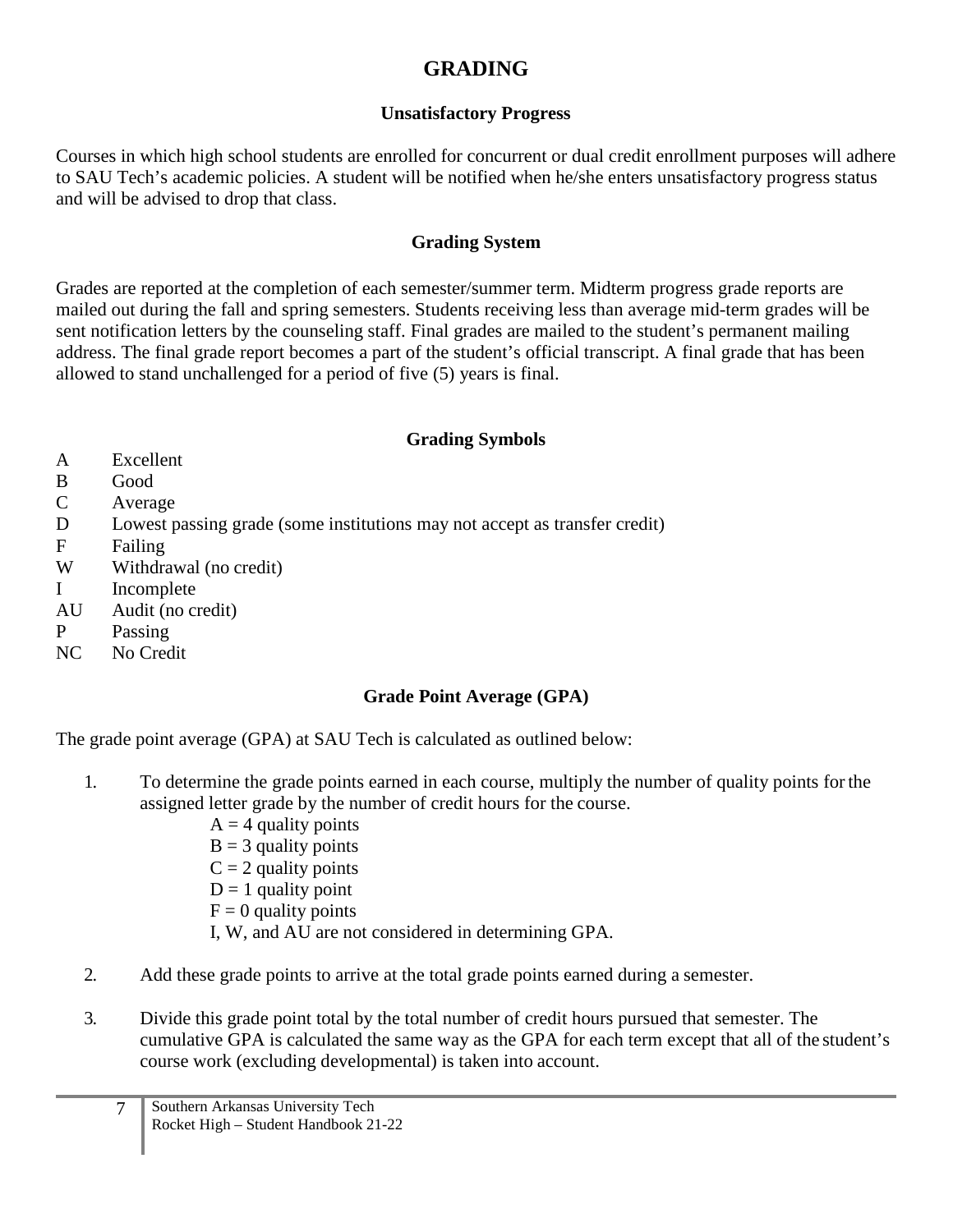#### **Incomplete Grades**

A grade of Incomplete ("I") will be issued only when a student has been unable, because of illness or other circumstances beyond his/her control, to finish assigned class work, papers, or take the final examination. In order to receive a grade of "I," a student must make arrangements with the instructor. The student and the faculty member must sign an Incomplete Grade Contract form. The student and faculty member will receive a copy and the original will be placed on file in the Concurrent Enrollment Office along with a copy of the final grade roster. A grade of "I" not made up within eight (8) weeks after the beginning of the following semester will automatically become an "F." Any additional extension of time requires approval by the Vice Chancellor for Academic Affairs. An "I" or Incomplete is not given in Internet courses. However, a two-week extension to complete work in Internet courses may be granted for extenuating circumstances by the Vice Chancellor for Academic Affairs.

#### **Academic Due Process Guidelines**

#### <span id="page-8-0"></span>**Grievance or Appeals Process**

#### **Grade Appeals**

A student has four weeks after a final grade is issued to appeal that grade. The appeals process is as follows:

- A. The student must meet with the particular instructor to challenge the grade. Should the outcome be unsatisfactory to the student, the student may petition, in writing, to the Vice Chancellor for Academics.
- B. If the Vice Chancellor for Academics is unable to resolve the matter between the instructor and the student, or denies or upholds the written grade appeal of the student, the instructor or the student may appeal in writing through the Vice Chancellor for Student Services to the Grade Appeals Committee.
- C. The Grade Appeals Committee will consist of four instructors, a counselor, and two students. The two students and the counselor are appointed by the Vice Chancellor for Student Services. The instructors are appointed by the Vice Chancellor for Academics.

Each party to the grievance may speak for him or herself or herself, or be represented by an SAU Tech employee. Any procedural disputes arising during the hearing shall be settled by a majority vote of the committee members. The person filing the request for hearing shall present written evidence and speak first. The other side will present second. Each side will then be given an opportunity to sum up its position in the order in which the evidence was presented. This is an internal due process procedure, not a court of law.

- D. The Student and the instructor must be advised that the decision of the Grade Appeals Committee is final. The committee should request all pertinent materials for the grade in question. The chairperson of the committee will invite the student and the instructor to meet. Notes on the proceedings must be made and filed with the Vice Chancellor for Student Services. The committee chairperson should inform the Vice Chancellor for Student Services of the decision in writing, and the Vice Chancellor will inform both the instructor and the student.
- E. If the committee decides that the grade should be changed, the instructor will change the grade in the registrar's office, according to the committee's decision.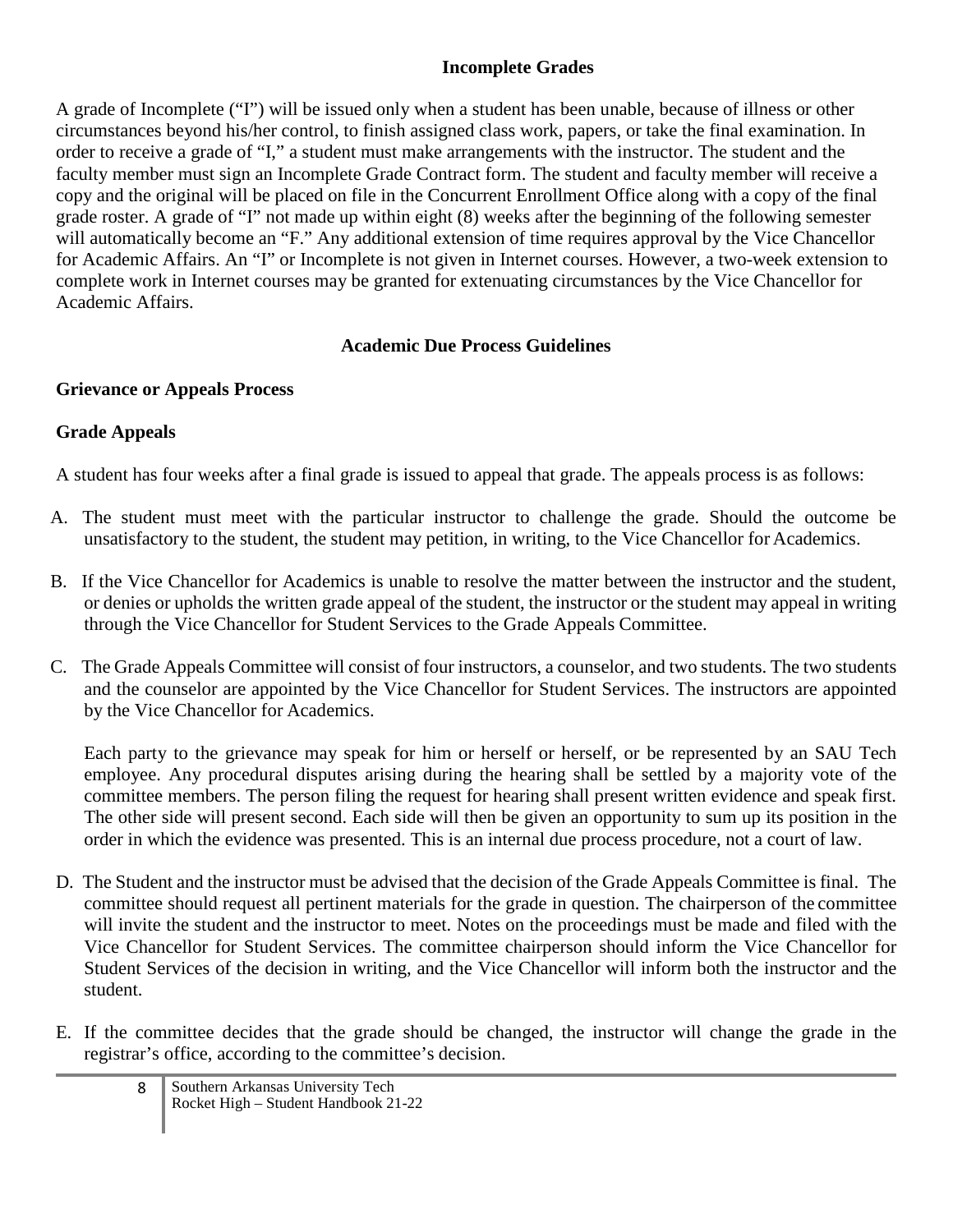#### **STUDENT SERVICES**

#### **Transcripts & Student Records**

<span id="page-9-0"></span>A college transcript is a complete and unabridged academic record. It is used to communicate information concerning a student from one institution or agency to another. Official transcripts of a student's work may be obtained from the Registrar's Office in accordance with the federal guidelines. Requests may be made in person, by fax, or by written request in the mail; no telephone requests will be honored. Requests for a transcript by mail or fax should include the full legal name of the student (include birth name, if applicable), Social Security number, dates of attendance at SAU Tech, signature, and name and address of the person or institution to which the transcript is to be sent.

Transcripts will not be released when a student has any outstanding financial obligations with SAU Tech. Transcripts from other institutions submitted to SAU Tech become property of SAU Tech and are not reproduced and/or mailed to other institutions, agencies or individuals. Requests for copies of test results, immunization records, or other information from a student's personal admission file should be made to the Registrar's Office.

#### **Transcript Request**

#### **To request a free transcript:**

| <b>Written Procedure</b>             | <b>Faxed Procedure</b>               | In Person Procedure      |
|--------------------------------------|--------------------------------------|--------------------------|
| Print and complete the               | Print and complete the               | Come to Administration   |
| <b>Transcript Request Form. This</b> | <b>Transcript Request Form. This</b> | Building 124, AD 126, or |
| request cannot be honored            | request cannot be honored            | AD 130 during normal     |
| without the student's written        | without the student's written        | business hours.          |
| signature.                           | signature.                           |                          |
|                                      |                                      |                          |
| Mail the signed form to:             | Fax the signed form to:              |                          |
| Southern Arkansas University         | 870-574-4442                         |                          |
| Tech                                 |                                      |                          |
| Office of the Registrar              |                                      |                          |
| P.O. Box 3499                        |                                      |                          |
| Camden, AR 71711                     |                                      |                          |
| Email:                               |                                      |                          |
| registrar@sautech.edu                |                                      |                          |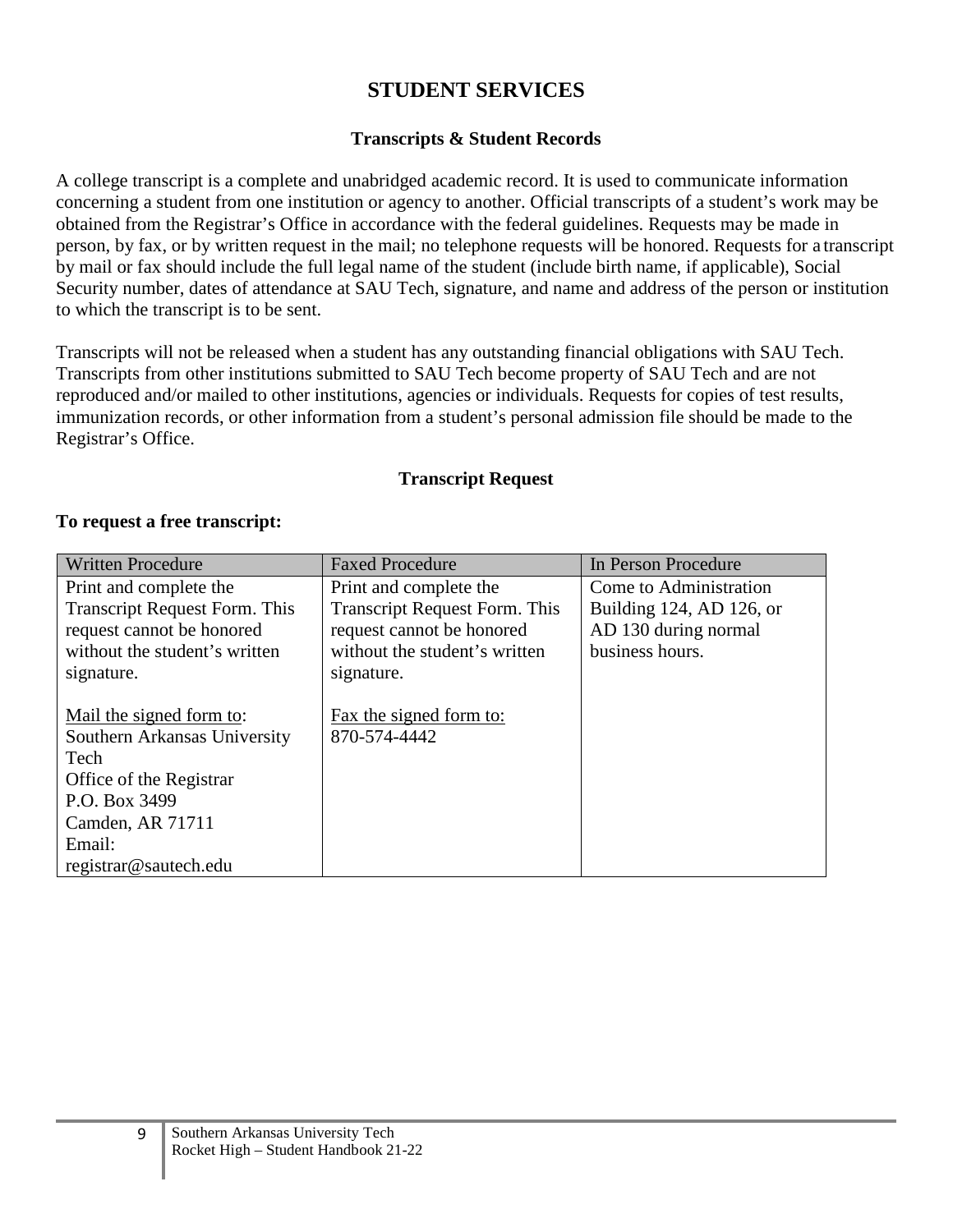#### **Transfer of Credit**

Through the Arkansas Course Transfer System (ACTS), students and parents may view how general education courses transfer among Arkansas' public colleges and universities by selecting the appropriate institutions from the list provided. The Arkansas Course Transfer System may be found at [http://acts.adhe.edu/.](http://acts.adhe.edu/) Please note that the ACTS program is designed to ensure the transfer of "core" courses. However, some majors have specific requirements. It is always important to consult the college you plan to transfer about these issues. Most institutions require a C or better for transfer. Courses with a "D" frequently do not transfer and institutional policies may vary.

#### **Student IDs**

Student IDs are issued to SAU Tech students upon request. The IDs may be used in a number of ways: library, student activities, personal IDs for check writing, etc. Student IDs are required in order to have access to the computer commons lab. There is a \$5.00 replacement fee for IDs. IDs have to be obtained on campus at the Rocket Success Center/Library.

#### **College Bookstore**

Internet students, students taking classes on SAU Tech's campus, and/or students taking classes at their high school after regular school hours are responsible for purchasing their own textbooks. They may purchase their textbooks, supplies, and other personal items in the bookstore. The bookstore is located in the student center and online [at](http://sautech.textbooktech.com/) [https://bookstore.sautech.edu/home.](https://bookstore.sautech.edu/home)

#### **Rocket Success Center & Library**

The Rocket Success Center/ Library provides students access to traditional library resources and student success services. The Center is a one-stop for tutoring, mentoring, career assessment and job placement services. Come by and see what we have to offer! The Rocket Success Center is here to provide you with the support you need to be a successful student.

The Rocket Success Center/ Library provides students with one-on-one tutoring, group tutoring, and online tutoring. The services are provided in the Center and through a service called [Upswing.](http://sautech.upswing.io/) Through this service, students will also be able to see all the tutors available at any given time.

#### **HOURS FOR FALL/SPRING:**

Monday-Thursday 8:00 a.m. – 6:00 p.m.

Friday 8:00 a.m. – 12:00 p.m.

Sunday  $2:00 \text{ p.m.} - 6:00 \text{ p.m.}$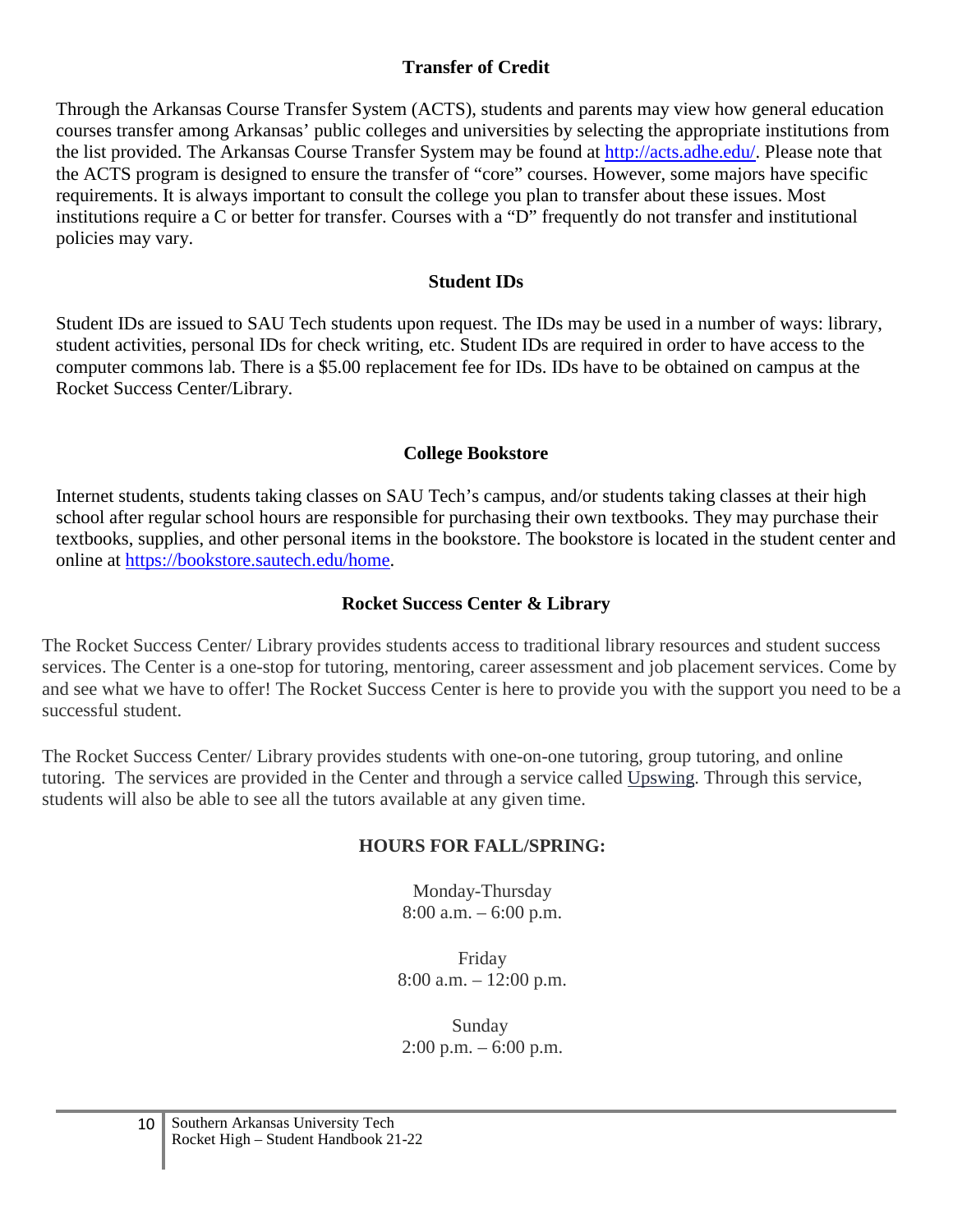

Rocket Success Center & Library provides not only in-person session but also online 24/7. Upswing is available for all SAU Tech students. Located between the administration building and student housing. All services are FREE.

## How to Access Upswing

There are two different ways to get to Upswing.

- 1) Visit sautech.edu
	- a. Click "Campus Life" or "Quick Links" tab
	- b. Click "Rocket Success Cent r & Library"
	- c. Click the word "Upswing"
- 2) Visit sautech.upswing.io

Your screen looks like this:

| T Rocket Success Center<br>C   B Secure   https://sautech.upswing.io | Ly Login   SAU Tech Online                                                                                                                                                                                                                                                                                                                                                                                                                                                                                                                                                                                                                                                                                                                                                    |                                                                                                                         |
|----------------------------------------------------------------------|-------------------------------------------------------------------------------------------------------------------------------------------------------------------------------------------------------------------------------------------------------------------------------------------------------------------------------------------------------------------------------------------------------------------------------------------------------------------------------------------------------------------------------------------------------------------------------------------------------------------------------------------------------------------------------------------------------------------------------------------------------------------------------|-------------------------------------------------------------------------------------------------------------------------|
|                                                                      |                                                                                                                                                                                                                                                                                                                                                                                                                                                                                                                                                                                                                                                                                                                                                                               |                                                                                                                         |
|                                                                      | Login<br>PIN S41 IOI In wich YOUt SAU T.c h cr.d In11.i 1.                                                                                                                                                                                                                                                                                                                                                                                                                                                                                                                                                                                                                                                                                                                    |                                                                                                                         |
|                                                                      | Use, name                                                                                                                                                                                                                                                                                                                                                                                                                                                                                                                                                                                                                                                                                                                                                                     |                                                                                                                         |
|                                                                      | Password                                                                                                                                                                                                                                                                                                                                                                                                                                                                                                                                                                                                                                                                                                                                                                      |                                                                                                                         |
|                                                                      |                                                                                                                                                                                                                                                                                                                                                                                                                                                                                                                                                                                                                                                                                                                                                                               |                                                                                                                         |
|                                                                      |                                                                                                                                                                                                                                                                                                                                                                                                                                                                                                                                                                                                                                                                                                                                                                               |                                                                                                                         |
|                                                                      | Welcome to SAU Tech online tutoring!<br>$z=1,\ldots,\left[\frac{1}{2},\frac{1}{2}\right] \text{ for the given is }\sqrt{1114}z, \text{ by } \frac{1}{2!} \text{ at } \left[ \frac{1}{2!}\ln\frac{1}{2!} \right] \text{ and } \text{ with } \ln\ln\frac{1}{2!} \text{ and } \frac{1}{2!} \text{ is } 1 \text{ and } \frac{1}{2!} \text{ is } 1 \text{.}$<br>$\left  \mathbf{J} \right $ , 1, 1, 1, 1, 1, $\left  \mathbf{J} \right $ , $\left  \mathbf{J} \right $ , $\left  \mathbf{J} \right $ , $\left  \mathbf{J} \right $ , $\left  \mathbf{J} \right $ , $\left  \mathbf{J} \right $ , $\left  \mathbf{J} \right $ , $\left  \mathbf{J} \right $ , $\left  \mathbf{J} \right $ , $\left  \mathbf{J} \right $ , $\left  \mathbf{J} \right $ , $\left  \mathbf{J} \right $ |                                                                                                                         |
| W-<br>$+1.11$                                                        |                                                                                                                                                                                                                                                                                                                                                                                                                                                                                                                                                                                                                                                                                                                                                                               | .<br>ill,  lll+  , :l,.r:-⊶Jll∘,∘r ∖-_-a, • Ati_l,∘, l•l ••,: <mark>.1111,,l , o ,lrl ·</mark> tl+ <mark>1,1,11:</mark> |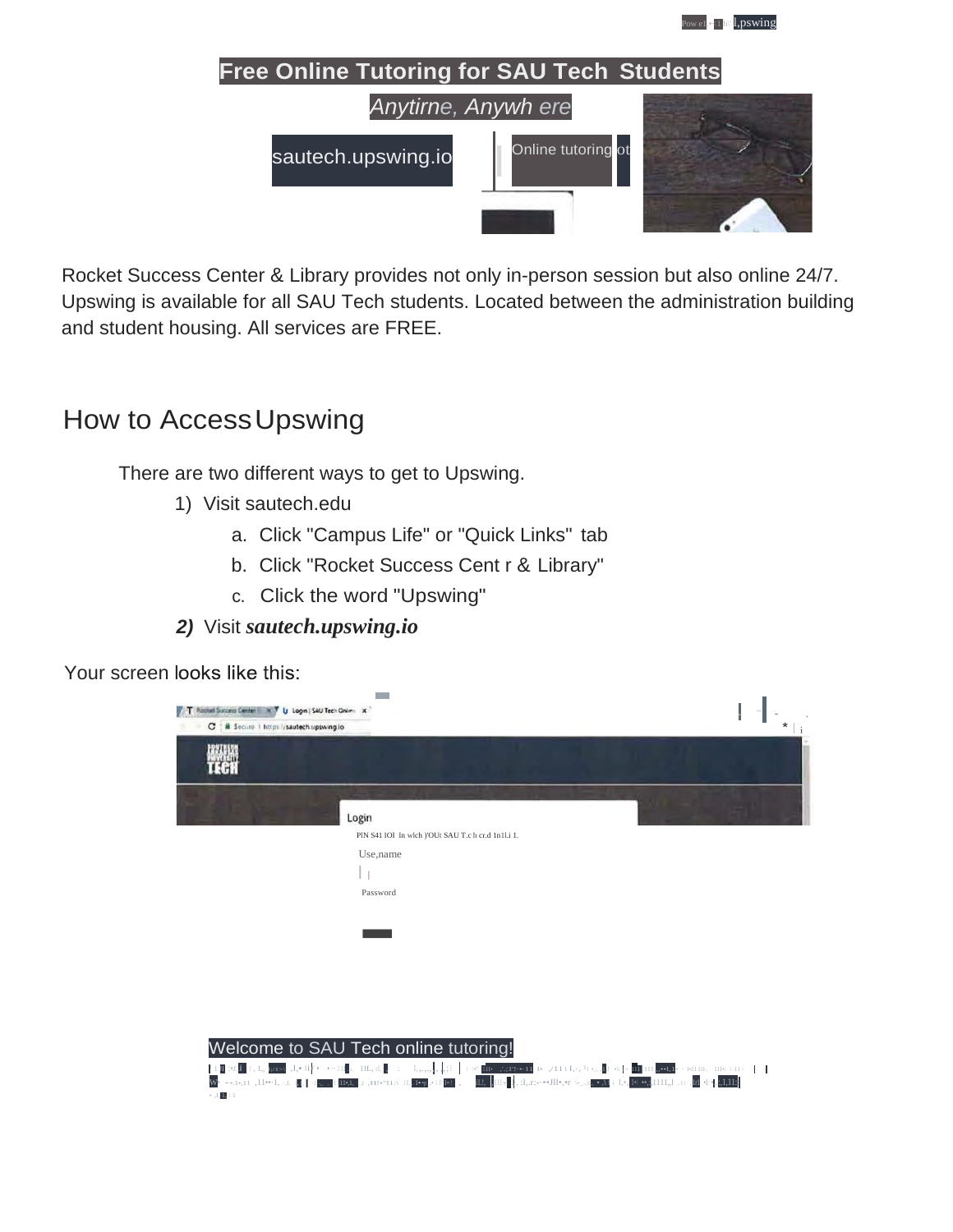## **Student Log-in information:**

**Username** = lastname(first letter capitalized) + first letter of firstname (capitalized)+ last four digits of student ID **Password** = Saut +last four digits of your Social Security Number (SSN 123-45-6789 is Saut6789)

### To schedule with a tutor

a. Click the icon "Meet with a t ut or " or Click "Tutoring" on the blue panel on the left side of the screen

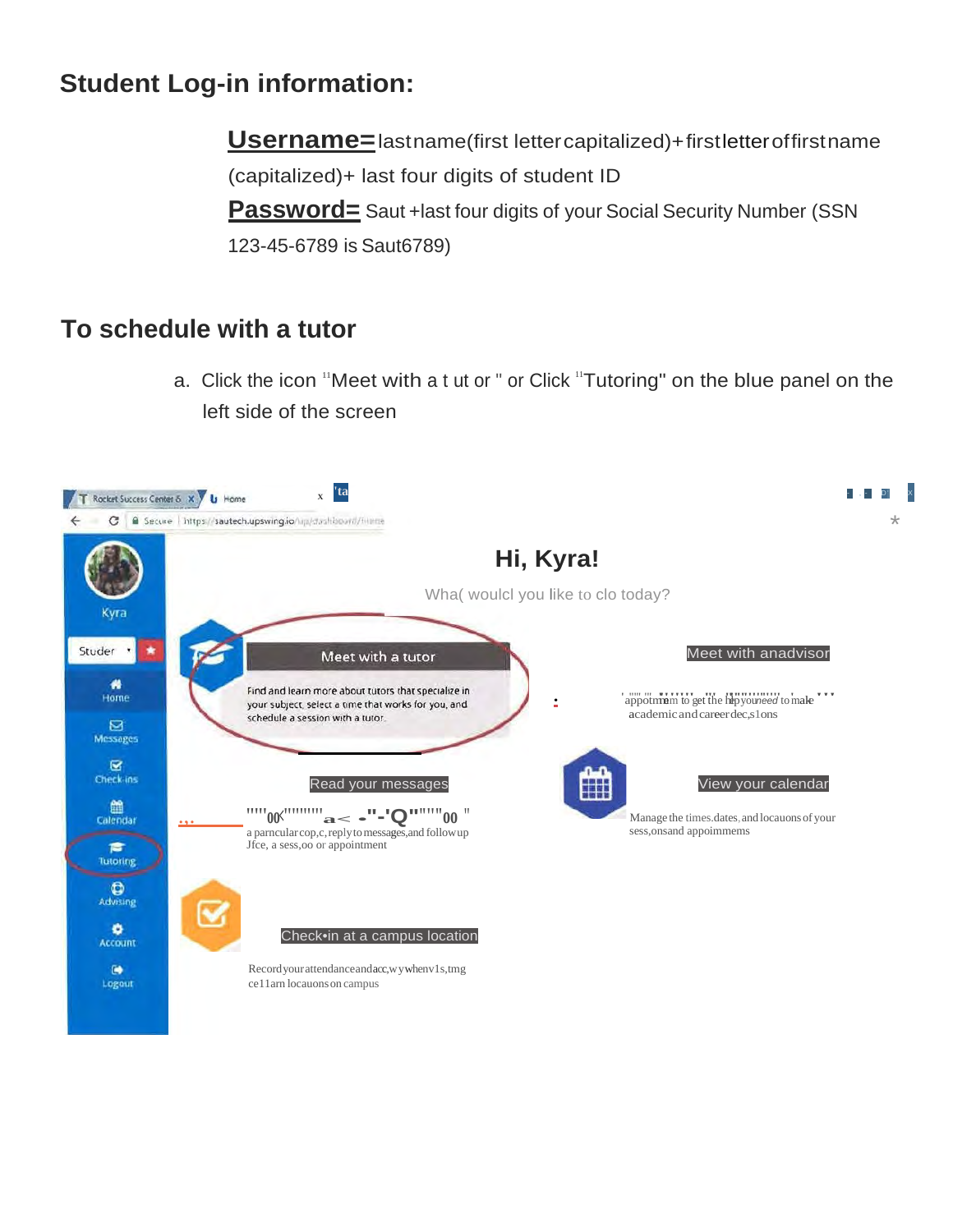## You can search either by subject or tutor

Exam ple : " Co II ege Algebra"



Once you select your subject, you will get a choice of either inperson SAU Tech tutors or online Upswing tutor.





Jon Butler About Me-: Lam .an Enelish turor here at Sau Tectl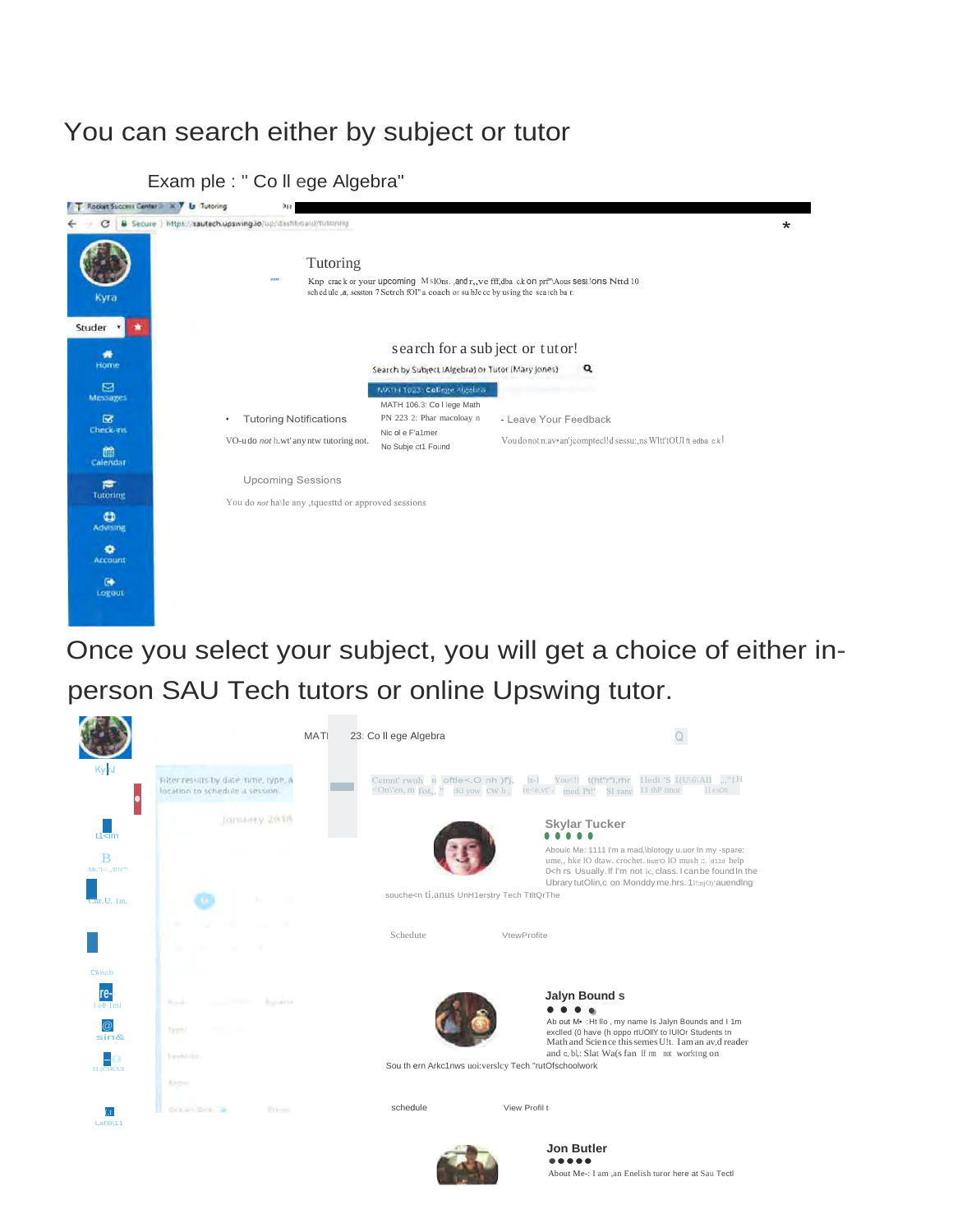|                                              | Ra ting<br><b>Status</b><br><b>Ahmed Essam</b><br>Of!hne<br>.<br><b>Upswing Tutor</b>                                                                                                                           |                                                                                                                                                                                    |
|----------------------------------------------|-----------------------------------------------------------------------------------------------------------------------------------------------------------------------------------------------------------------|------------------------------------------------------------------------------------------------------------------------------------------------------------------------------------|
| Kyra                                         | $\Omega$<br>Avallabllity                                                                                                                                                                                        | Q FluentLanguages                                                                                                                                                                  |
| Studer <b>v</b>                              | January 2018                                                                                                                                                                                                    | Arabic                                                                                                                                                                             |
| ₩<br>Home                                    | $\mathbb{E}_{\mathcal{A}}$ , $\mathbb{E}_{\mathcal{A}}$<br>$\sim 10^{-1}$ . The mass $\alpha$<br>Man<br>Tue<br>Thu<br>Sun<br>Wed<br>Fri<br>So t<br>21<br>15<br>$\mathbf{p}$<br>19<br>i <sub>o</sub><br>16<br>18 | English                                                                                                                                                                            |
| ⊠<br><b>Messages</b>                         | Grc,up<br><b>!thHII</b><br>In-person<br>One-on-One                                                                                                                                                              | & About Me                                                                                                                                                                         |
| $\overline{\mathbf{S}}$<br>Check-ins         | <b>TODAY</b>                                                                                                                                                                                                    | AhighlyqualifiedMathen<br>ChemistryTutor, andWeb                                                                                                                                   |
| 曲<br>Calendar<br>洁<br>Tutoring               | ;.1r-.,t1i: $_3$ 1.2. $\bullet$ ) &<br>Select a tim<br>7 00 AM - 11 30 PM<br><b>TUESDAY</b><br>an, 1 • •; ' 10 : J1C.<br><b><i><u>MARE HIMI</u></i></b><br>7 00 AM 11 30 PM                                     | havebeenworkingthere<br>havedonearound 3000;<br>tutoringmainlythose3s<br>chemical engine'1Ing ba<br>firstln my classfrom 1st<br>grade andl achieved 10g<br>all the maths andscienc |
| $\bullet$<br>Advising<br>۰<br><b>Account</b> | <b>WEDNESDX</b><br>1, w t1 J1:) $17$ , $\cdot$ Ol!<br><b>T# Than</b><br>700AM 1130PM                                                                                                                            | suchasphysICs andcher<br>fromthetop1%In the ge<br>certificate exams In Egy<br>98 5% and from the top<br>chemicaengneering str                                                      |
| $\bullet$<br>Logout                          | <b>THURSDAY</b><br>j Oʻ:u Jl / t $S$ 2_(j $I$ $S$<br><u>IfJ'Jlill/uI</u><br>700AM 10 JOAM<br>ii#Ufilfrki<br>600PM-1000PM                                                                                        | Arabic as thisis mynau<br>participatedin many ex<br>activitiesas I was the pr<br>student union In schoo<br>member duringthecolle                                                   |
|                                              | <b>FRIDAY</b><br>J.lr.,,; :-1 1'9 ;:Oi S<br>11¥.11ein II<br>600PM · 930PM                                                                                                                                       | led 4public relaaons an<br>Including the American<br>engineerschapter In Ca<br>coached over a 100ual<br>PubicrelationsHuman                                                        |
|                                              | <b>SATURDAY</b><br>$\textit{4l}::, l_{i};,l_{i}}$<br>7 00 AM 11 30PM<br>$C't 1 a.t f' \$ AV                                                                                                                     | speakig.Preentationsk<br>skills. Od callingand sa<br>participaoon in<br>activities                                                                                                 |

out Me qualifiedMathematics Physics. stryTutor, andWebAsSIIIn Expert asl enworkingtherefor over a year and onearound 3000 sessions. I'm gmainlythose3subjectsdue10my al engine'1 Ing background. I was ny classfrom 1st grade10 12th ndl achieved 10 getthe fullmar1cin maths andsciencer-elatedsubjeru physICs andchemistry andI was etop1%In the general highschool ate exams In Egypt by achieving and from the top 1S'M>During my caengneering studies I alsoteach as thisis mynauvelanguage. I have patedin many extra-curricular esas I was the president of the t union In school and a highboard er duringthecollege, I founded and ublic relaaons andfundralsingteams ng the American Institute of Chemical erschapter In CairoUniversity. I ed over a 100ualneeln fields suchas elationsHumarresources.Public ig.Preentationskills.negotiath Od callingand sales o<mark>ver my</mark>

*N* •: *L.* #Om!! , . 1r, ?

A Pop-Up box will appear for you input the subject, time, duration (30 or 60 minutes), and any files or assignments you want the tutor to look at beforehand.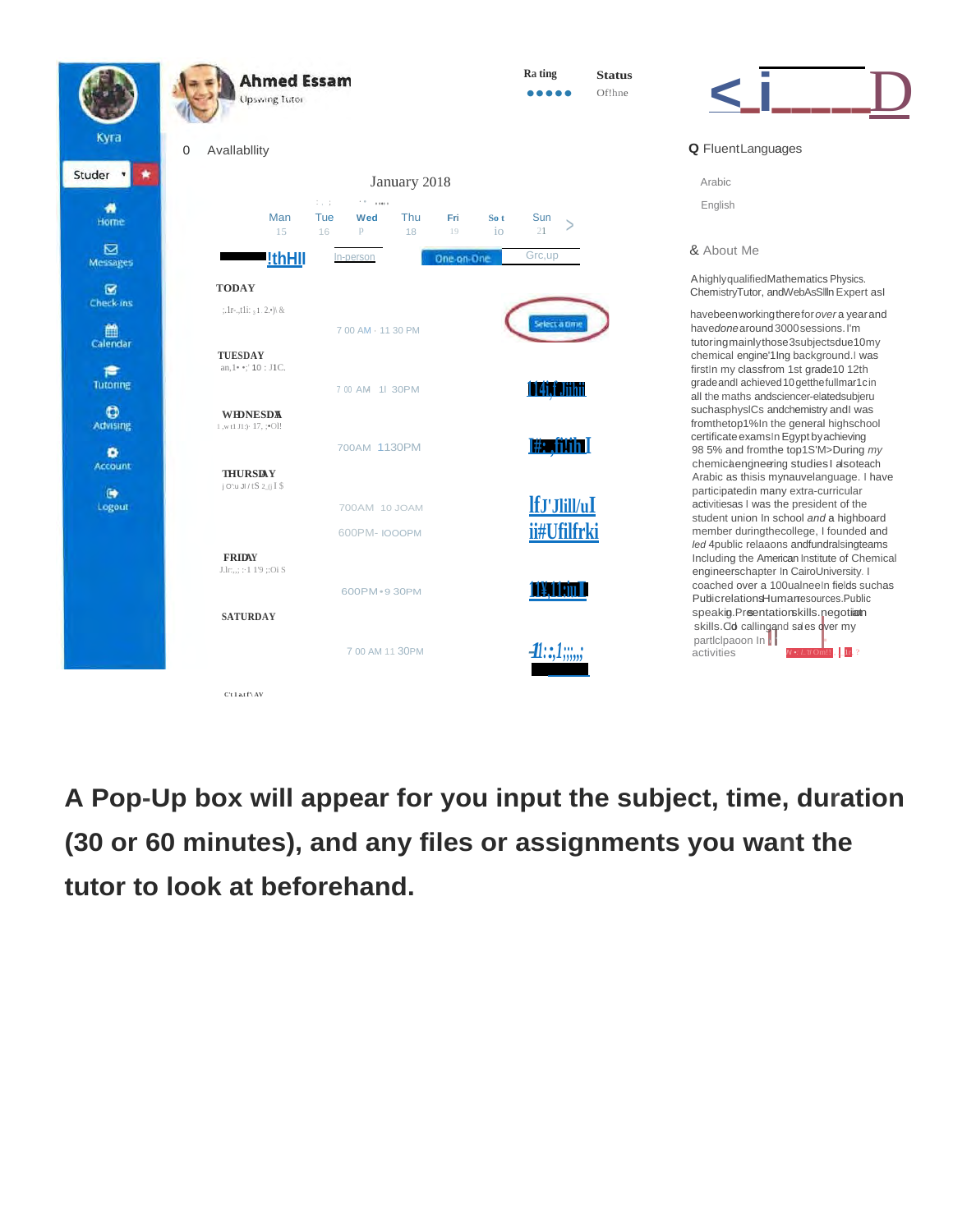Schedule a session with Ahmed Essam

**Subje ct:** Subject -,rea•

**oa t• :** Jan 1s.<sup>2018</sup>

**Time:** 4:00 PM

Dur at ion :

Location : Virtual LearningCenter (Online)

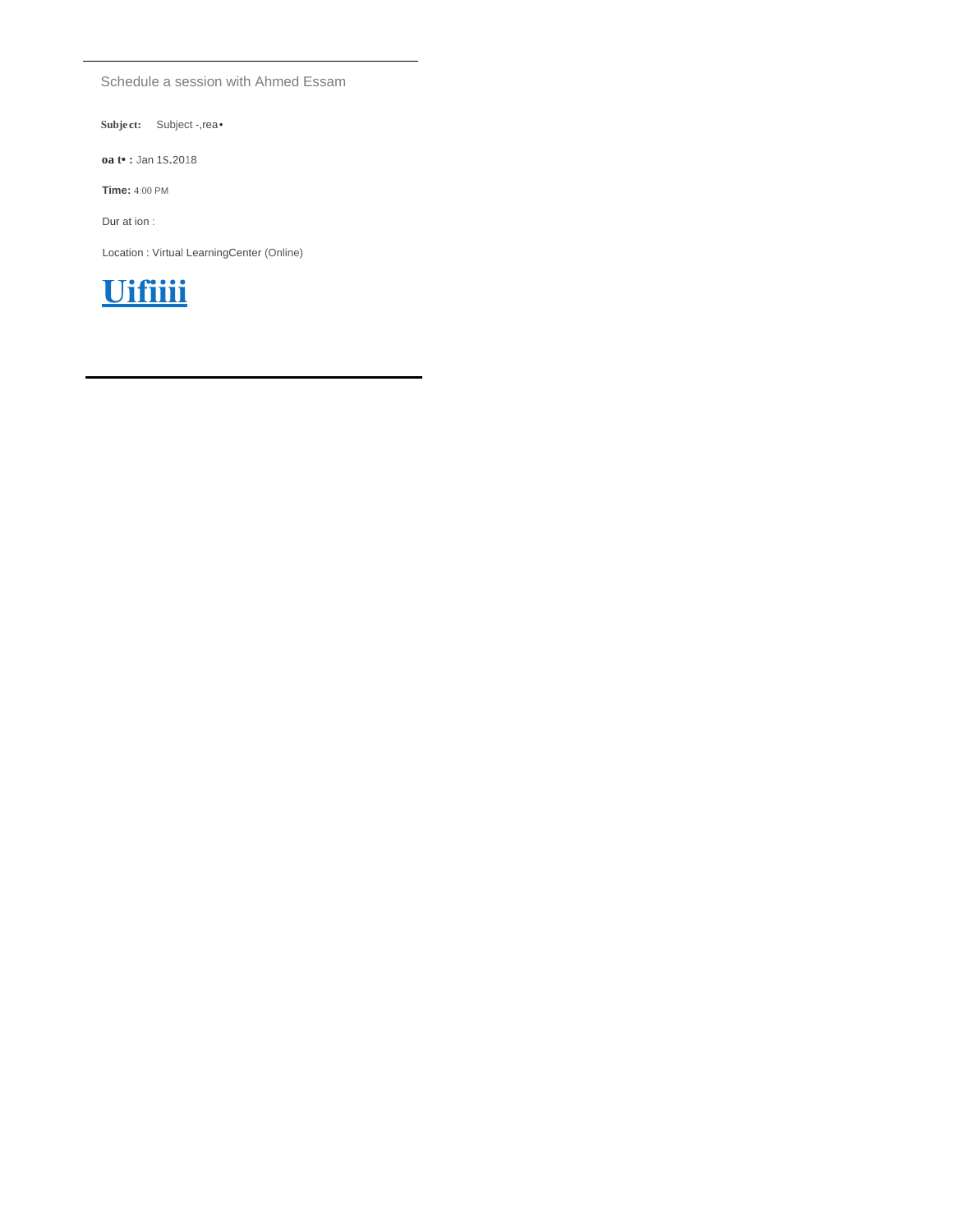## Get text alerts to your phone!

Click "Account" on the left side of the screen to view your profile. You may upload a picture of yourself and add your phone number to receive a text to remind you of a tutoring session coming up within an hour before. Be sure that your text notifications are "Enabled" like below.

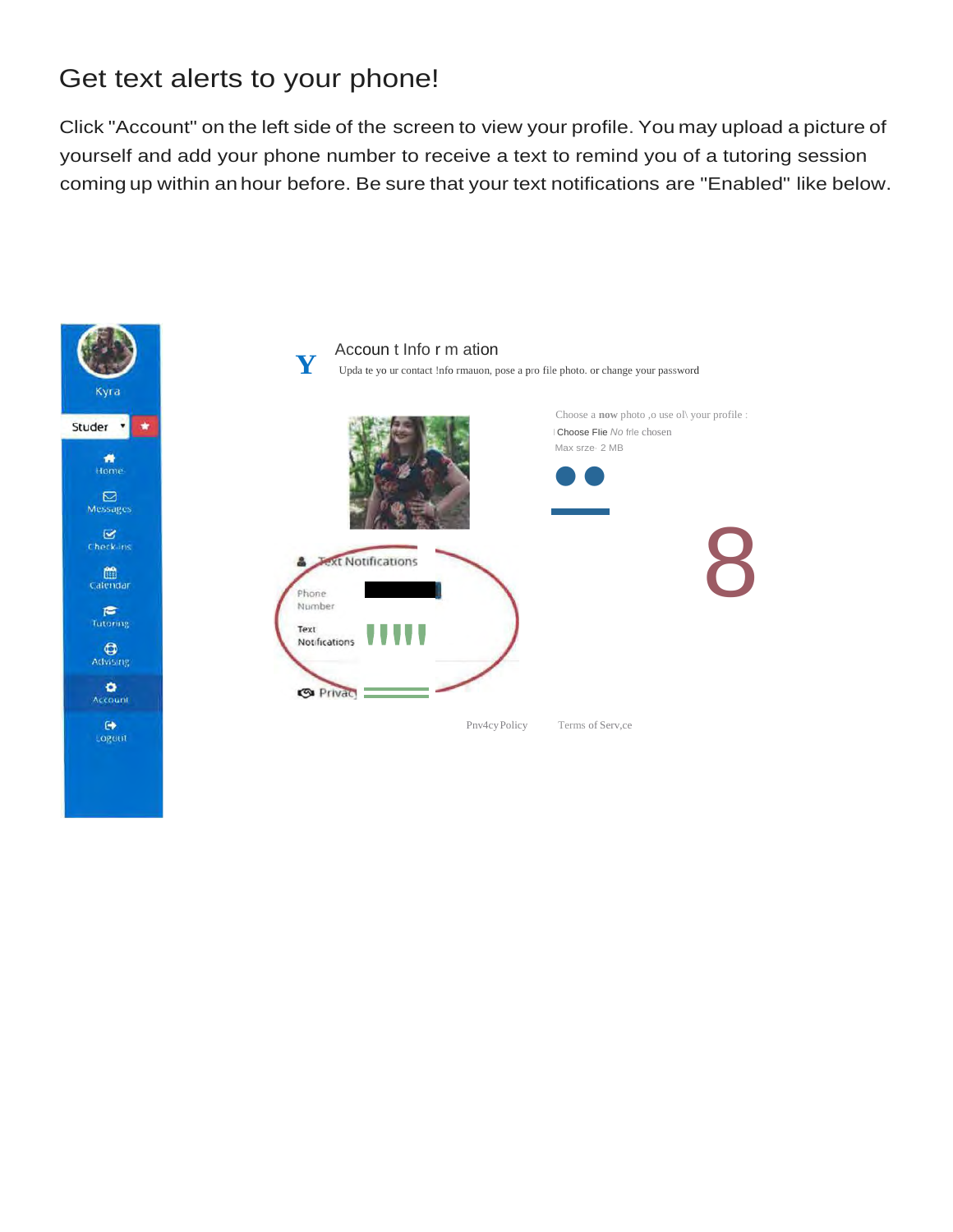#### **STUDENT LOG-IN WORKSHEETS**

#### **MyCollege {htt p:/ / mycollege.saut ech.edu)**

Username: Student ID Number

Password: Campus Connect PIN

-If you have never logged in to Campus Connect:

- Your password will be the last four digits of your SSN without leading zeros.
- You will be prompted to set a PIN.
- Once you set a PIN, you will use this for your password to log in from that point forward.
- To get your student ID number, contact the Registrar's Office.

Write your student ID number here:

Write your new PIN here: **we have all that** 

#### **Computer Log-In, Upswing Log-In, and Brightspace**

#### **(htt p:/ / mycollege.saut ech. edu) "For Brightspace click Brightspace on the left**

#### **side of the page." "For Upswing Click Quicklinks then Upswing."**

- Username: Last name (first letter capitalized)+ first letter of first name (capitalized)+ last four digits of student ID
- Password: Saut + last four digits of your SSN Number. (SSN 123-45-6789 is Saut6789}
- For help with Brightspace, contact the Center for Online Learning at 870-574-4453

Write your Computer/Upswing/Brightspace username here:  $\underline{\hspace{0.3cm}}$   $\underline{\hspace{0.3cm}}$   $\overline{\hspace{0.3cm}}$  Write your Computer/Upswing/Brightspace password here:  $\underline{\hspace{0.3cm}}$ 

#### **Email (htt p:/ / mycoll ege.saut ech.edu) "then click Student Email on the left side of the page"**

- Username: last name+ first letter of first name+ last four digits of student [ID@mymail.saut](mailto:ID@mymail.saut) ech.edu
- Password: The default password for the first time you access is "Passwordl." For some students, the default password may be "password."
- New password has to be a minimum of 8 characters and contain at least one capital letter and one number .
- To reset your email password, contact Laura Johnson at 870-574-4513 or [ljohnson@sautech.edu](mailto:ljohnson@sautech.edu)

Write your student email address here: \_\_\_\_\_\_\_\_\_\_\_\_\_\_\_\_\_\_\_\_\_\_\_\_\_\_\_\_\_\_@mymail.saut ech.edu Write your email password here: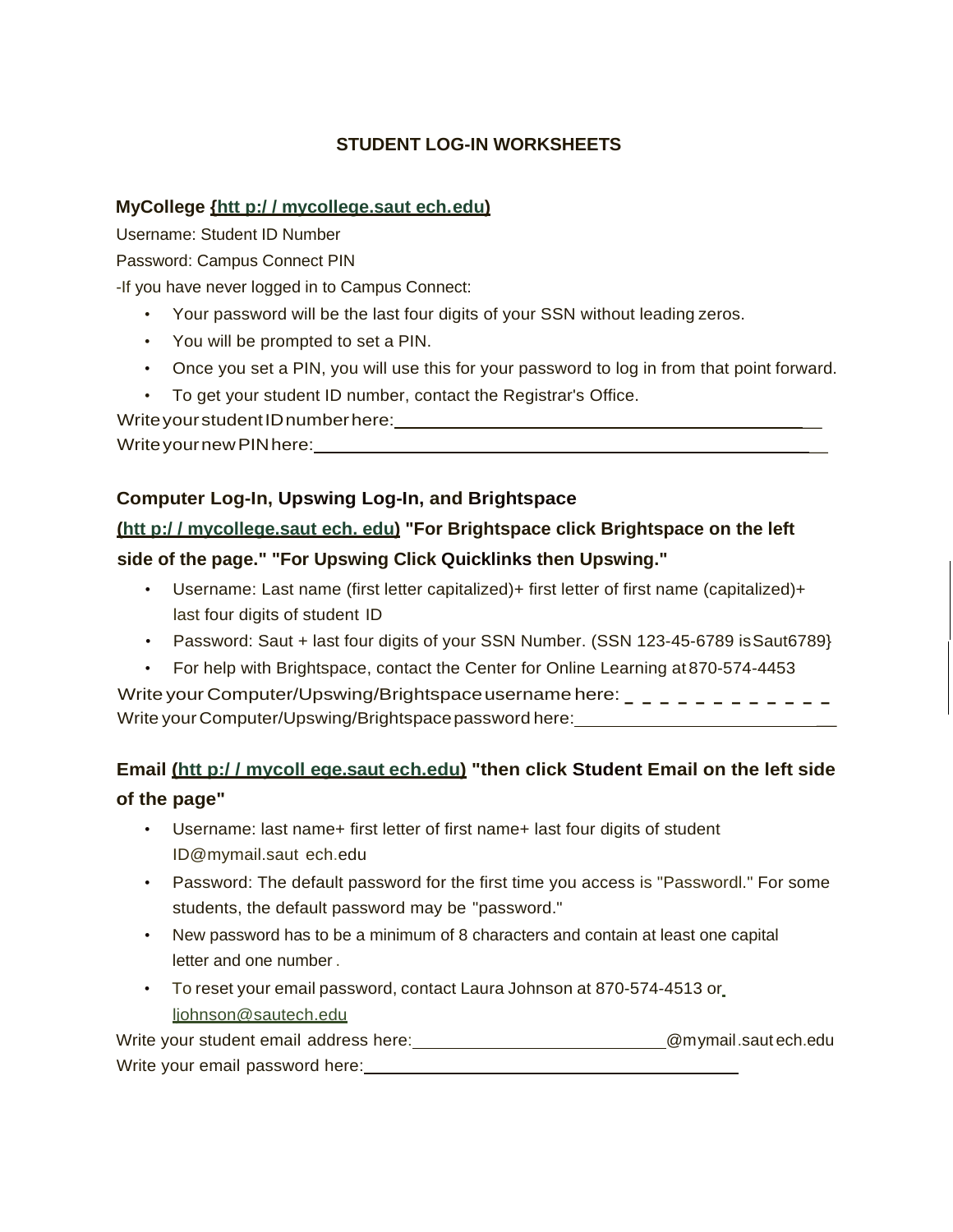#### **SOUTHERN ARKANSAS UNIVERSITY TECH**

#### **Academic Calendar 2021-2022**

| Classes BeginAugust 18                     | Classes BeginJanuary 12        |  |
|--------------------------------------------|--------------------------------|--|
| Roster CertificationSeptember 1            | Roster CertificationJanuary 27 |  |
| Campus Closed (Labor Day)September 6       |                                |  |
| Mid-Term Grades DueOctober 12              |                                |  |
| Last Day to DropOctober 13                 |                                |  |
| Campus Closed (Thanksgiving)November 24-26 |                                |  |
| Final Grades DueDecember 12                |                                |  |

#### *Fall 2021 Spring 2022*

| Classes BeginJanuary 12        |  |
|--------------------------------|--|
| Roster CertificationJanuary 27 |  |
| Mid-Term Grades DueMarch 7     |  |
|                                |  |
| College DayTBA                 |  |
|                                |  |
| Final Grades DueMay 8          |  |
|                                |  |

#### **Rocket High Contact Information**

LaClaire Williams Education Outreach Coordinator Office Phone: 870-574-4476 Cell Phone: 870-390-0729 Email: [lwilliam@sautech.edu](mailto:lwilliam@sautech.edu) Fax: 870-574-4442